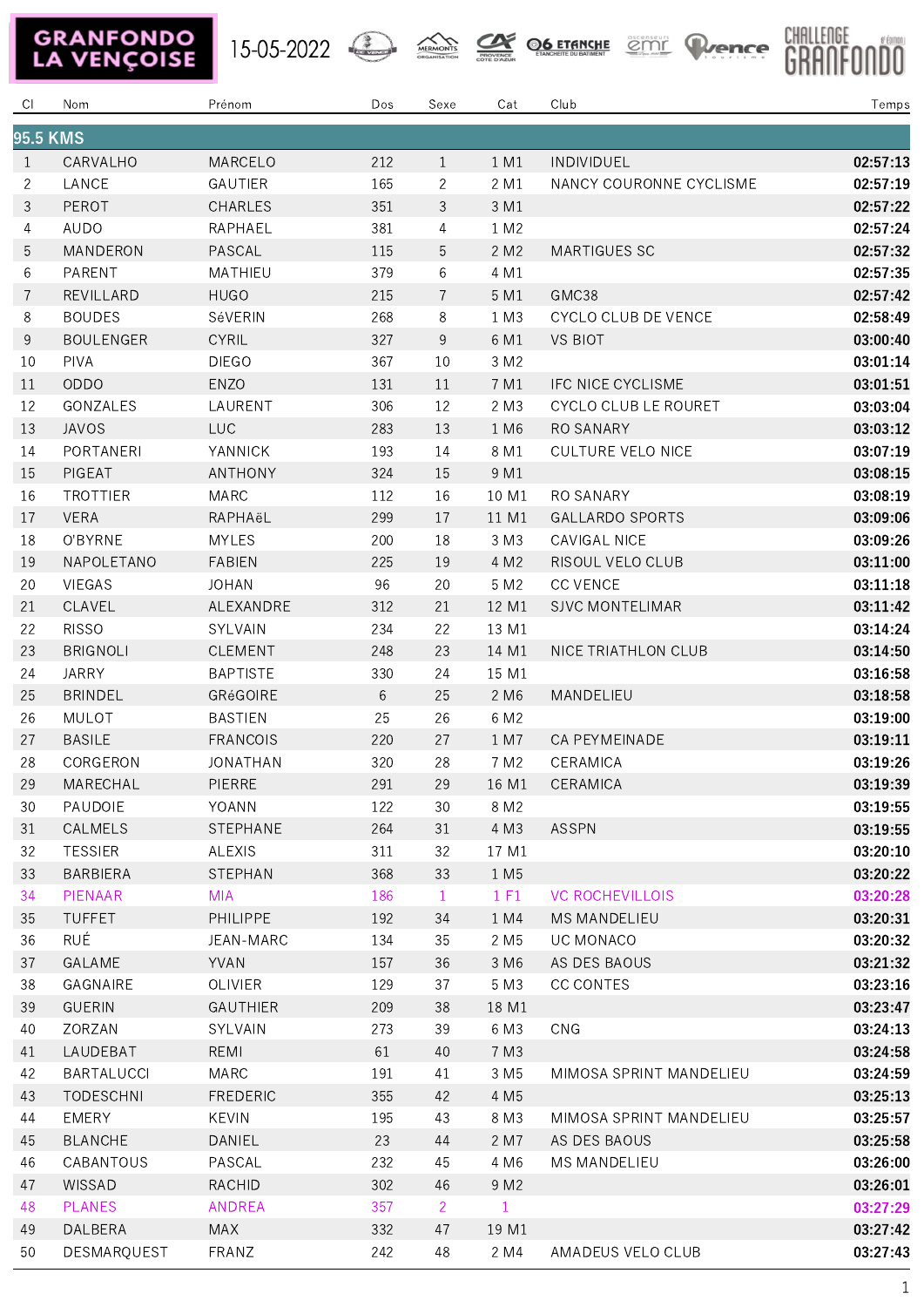





| CI  | Nom              | Prénom             | Dos | Sexe           | Cat              | Club                              | Temps    |
|-----|------------------|--------------------|-----|----------------|------------------|-----------------------------------|----------|
| 51  | LESPINASSE       | <b>ANTHONY</b>     | 121 | 49             | 3 M4             | <b>TEAM SPOC NICE</b>             | 03:27:44 |
| 52  | GASTAUD          | ERIC               | 228 | 50             | 3 M7             | UNION CYCLISTE GRASSOISE          | 03:31:09 |
| 53  | <b>BOREL</b>     | THIERRY            | 229 | 51             | 4 M7             | TEAM SPOC NICE                    | 03:31:32 |
| 54  | CARPENTIER       | MATHIEU            | 378 | 52             | 20 M1            |                                   | 03:33:30 |
| 55  | DE AGUAR         | GABRIEL            | 371 | 53             | 21 M1            |                                   | 03:33:58 |
| 56  | SAUTEL           | GéRALD             | 62  | 54             | 9 M3             |                                   | 03:33:58 |
| 57  | MANDRILE         | <b>FRANCK</b>      | 92  | 55             | 4 M4             | <b>CS PIERREFEU</b>               | 03:35:11 |
| 58  | PEZE             | <b>THOMAS</b>      | 137 | 56             | 22 M1            |                                   | 03:35:37 |
| 59  | <b>OCHS</b>      | <b>DIDIER</b>      | 222 | 57             | 5 M4             | METROPOLE NICE COTE D AZUR        | 03:35:49 |
| 60  | <b>TUPIN</b>     | MARJOLAINE         | 231 | 3              | 2 F1             | <b>LADIES CYCLING FORMATION</b>   | 03:36:10 |
| 61  | PREUN            | <b>WIHO</b>        | 362 | 58             | 5 M6             |                                   | 03:36:11 |
| 62  | PAYAN            | OLIVIER            | 294 | 59             | 10 M3            |                                   | 03:36:12 |
| 63  | VAN OOSTENDE     | <b>MARTIN</b>      | 17  | 60             | 5 M7             | <b>INDIVIDUEL</b>                 | 03:36:26 |
| 64  | RICCI-POGGI      | MARTIAL            | 363 | 61             | 11 M3            |                                   | 03:36:26 |
| 65  | CHARRETON        | <b>BORIS</b>       | 155 | 62             | 5 M <sub>5</sub> |                                   | 03:37:00 |
| 66  | <b>IMBERT</b>    | <b>FABRICE</b>     | 29  | 63             | 12 M3            |                                   | 03:39:29 |
| 67  | VERGANO          | <b>MICHAEL</b>     | 365 | 64             | 6 M4             |                                   | 03:39:32 |
| 68  | LEBRAULT         | <b>FLORENT</b>     | 244 | 65             | 6 M <sub>5</sub> | MIMOSA SPRINT MANDELIEU           | 03:39:32 |
| 69  | <b>GAUGAIN</b>   | ALEXANDRE          | 111 | 66             | 23 M1            | <b>ERA ANTIBES</b>                | 03:40:29 |
| 70  | <b>BERTRAND</b>  | <b>FLORENT</b>     | 263 | 67             | 7 M <sub>5</sub> | <b>UC GRASSE</b>                  | 03:42:41 |
| 71  | <b>BOUILLON</b>  | <b>CHRISTOPHE</b>  | 9   | 68             | 7 M4             |                                   | 03:42:51 |
| 72  | GUYOMARD         | <b>NICOLAS</b>     | 21  | 69             | 8 M4             | COV COVENTRI                      | 03:46:52 |
| 73  | <b>MERCIER</b>   | <b>JEAN CLAUDE</b> | 139 | 70             | 1 M9             | V.C. MIRAMAS                      | 03:47:58 |
| 74  | CABRIT           | <b>GEORGES</b>     | 321 | 71             | 6 M6             | <b>ESVL CYCLISME</b>              | 03:49:09 |
| 75  | <b>FAVIN</b>     | <b>FLORIAN</b>     | 118 | 72             | 10 M2            | TEAM SPOC NICE                    | 03:49:10 |
| 76  | <b>HUGON</b>     | <b>JEREMIE</b>     | 272 | 73             | 24 M1            | ETOILE SPORTIVE VILLENEUVE LOUBET | 03:49:10 |
| 77  | CARRILLO         | <b>CHRISTELE</b>   | 375 | $\overline{4}$ | 1 F4             |                                   | 03:49:11 |
| 78  | <b>GOLLING</b>   | <b>DIDIER</b>      | 241 | 74             | 1 M8             | LE BEAU VÉLO                      | 03:51:00 |
| 79  | <b>MARCHISIO</b> | CLAUDIO            | 37  | 75             | 7 M <sub>6</sub> | TEAM MENTECORPO BY BIEMME         | 03:51:31 |
| 80  | <b>CHAMPROUX</b> | <b>FRANCIS</b>     | 230 | 76             | 2 M9             | CS CHEMINOTS LE MANS              | 03:52:48 |
| 81  | GIMENO           | STEPHANHE          | 124 | 77             |                  | 9 M4 VELO SPRINT BIOTOIS          | 03:53:04 |
| 82  | COLLAZUOL        | WALTER             | 317 | 78             | 10 M4            | CAVIGAL NICE                      | 03:53:25 |
| 83  | <b>DECROIX</b>   | JEAN-PASCAL        | 372 | 79             | 8 M <sub>5</sub> |                                   | 03:53:26 |
| 84  | TOURREL          | GUILLAUME          | 240 | 80             | 11 M4            | AS DES BAOUS                      | 03:53:46 |
| 85  | <b>SIMONIN</b>   | <b>MAUD</b>        | 123 | 5              | 1 F3             | <b>VELO SPRINT BIOTOIS</b>        | 03:53:47 |
| 86  | COMINELLI        | ALESSANDRO         | 305 | 81             | 9 M <sub>5</sub> | UC MONACO                         | 03:54:04 |
| 87  | <b>FONSECA</b>   | <b>BARBARA</b>     | 267 | 6              | 3 F1             | <b>ST MICHEL AUBER 93</b>         | 03:55:31 |
| 88  | <b>BOYETTE</b>   | STEPHANE           | 205 | 82             | 10 M5            |                                   | 03:55:36 |
| 89  | ESQUIROL         | PHILIPPE           | 346 | 83             | 8 M6             |                                   | 03:55:51 |
| 90  | GOLE             | REMY               | 345 | 84             | 9 M <sub>6</sub> |                                   | 03:55:51 |
| 91  | LEGRAND          | <b>THIERRY</b>     | 149 | 85             | 10 M6            |                                   | 03:55:53 |
| 92  | <b>ARMIROLI</b>  | <b>MORGANE</b>     | 266 | $\overline{7}$ | 4 F1             | <b>TEAM STAMINA</b>               | 03:56:34 |
| 93  | SCALABRE         | YANN               | 293 | 86             | 12 M4            |                                   | 03:57:26 |
| 94  | <b>MISTRETTA</b> | JéRôME             | 150 | 87             | 11 M2            | ARMEE DE L'AIR                    | 04:00:07 |
| 95  | <b>BEGNE</b>     | <b>FLORIAN</b>     | 238 | 88             | 25 M1            |                                   | 04:00:57 |
| 96  | MAYMAUD          | PHILIPPE           | 353 | 89             | 2 M8             |                                   | 04:01:48 |
| 97  | ZADRA            | PAOLO              | 331 | 90             | 13 M4            | UC MONACO                         | 04:01:58 |
| 98  | <b>BUSONERA</b>  | SANDRO             | 130 | 91             | 12 M2            |                                   | 04:02:26 |
| 99  | <b>HENNEUSE</b>  | PHILIPPE           | 254 | 92             | 3 M8             | <b>TERRA TEAM</b>                 | 04:02:33 |
| 100 | TARDY            | <b>BRUNO</b>       | 275 | 93             | 11 M6            | #R4RC                             | 04:02:40 |
| 101 | OLDENBORG        | CHRISTIAN          | 88  | 94             | 11 M5            | ORDRUP CC                         | 04:03:46 |
|     |                  |                    |     |                |                  |                                   |          |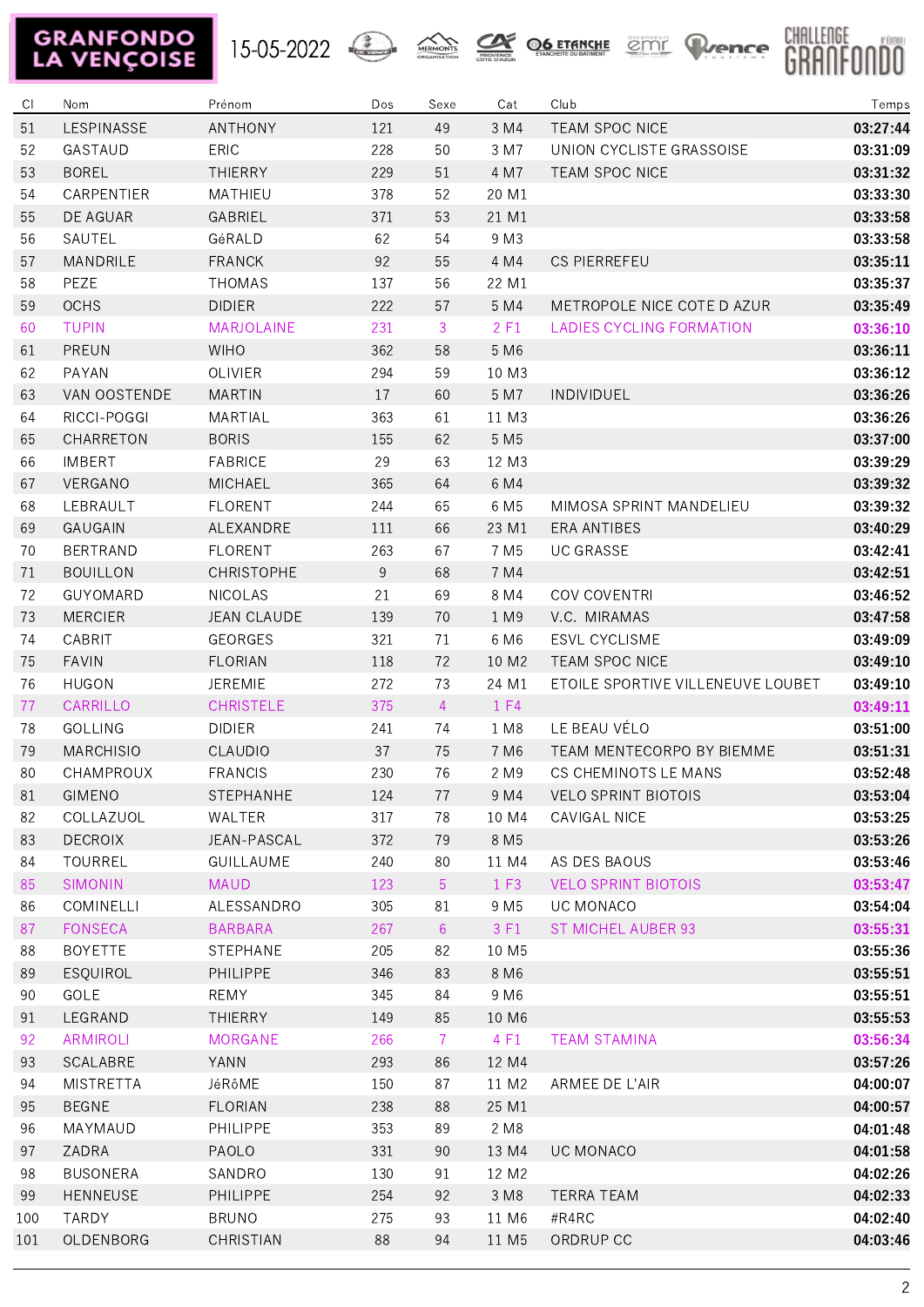







| C1  | Nom              | Prénom            | Dos            | Sexe | Cat               | Club                         | Temps    |
|-----|------------------|-------------------|----------------|------|-------------------|------------------------------|----------|
| 102 | SAY              | <b>ALAIN</b>      | 153            | 95   | 4 M8              | <b>MSM</b>                   | 04:04:54 |
| 103 | <b>SIMARD</b>    | HéLèNE            | 280            | 8    | 1 F6              |                              | 04:04:54 |
| 104 | ROUSSEAU         | <b>FABIENNE</b>   | 69             | 9    | 2F4               | TRIATHLON DU PAYS GRASSOIS   | 04:05:19 |
| 105 | <b>BENKEMOUN</b> | <b>STEPHANE</b>   | 216            | 96   | 12 M6             | CERAMICA                     | 04:05:32 |
| 106 | DI BLASIO        | <b>ALESSIO</b>    | 356            | 97   | 12 M5             |                              | 04:06:32 |
| 107 | PATRIZIO         | MAURO             | 106            | 98   | 14 M4             |                              | 04:06:45 |
| 108 | <b>MENS</b>      | JEAN-MARC         | 206            | 99   | 13 M6             | MIMOSA SPRINT MANDELIEU      | 04:09:08 |
| 109 | ARGENTA          | <b>PATRICK</b>    | 339            | 100  | 5 M8              |                              | 04:10:22 |
| 110 | AMARAL COELHO    | MATHIEU           | 172            | 101  | 26 M1             |                              | 04:10:47 |
| 111 | <b>ROUGNY</b>    | LAURENT           | 343            | 102  | 14 M6             |                              | 04:11:50 |
| 112 | <b>ASSOULINE</b> | ARI               | 198            | 103  | 15 M6             | <b>VSB</b>                   | 04:11:58 |
| 113 | ANSQUER          | CHRISTIAN         | 86             | 104  | 3 M9              | <b>CSP PIERREFEU</b>         | 04:12:19 |
| 114 | TABARET          | DOMINIQUE         | 259            | 105  | 4 M9              | AC MONTSEVEROUX              | 04:12:58 |
| 115 | AMMAR            | CHAKER            | 256            | 106  | 13 M2             | <b>TERRA TEAM</b>            | 04:13:36 |
| 116 | BONADONNA        | ARNAUD            | 218            | 107  | 15 M4             |                              | 04:14:51 |
| 117 | <b>FRITZ</b>     | GUY               | 152            | 108  | 5 M9              |                              | 04:16:22 |
| 118 | PASERO           | <b>JEAN</b>       | 5              | 109  | 14 M2             | AC VALBONNE                  | 04:16:48 |
| 119 | <b>JULLIEN</b>   | <b>JEROME</b>     | 120            | 110  | 13 M5             |                              | 04:17:06 |
| 120 | MULOT            | <b>JACQUY</b>     | 185            | 111  | 6 M7              |                              | 04:19:39 |
| 121 | <b>MALLET</b>    | <b>EMMANUELLE</b> | 148            | 10   | 1 F <sub>5</sub>  |                              | 04:20:35 |
| 122 | CHARVET          | ANDRE             | 197            | 112  | 6 M9              | COTE D AZUR                  | 04:20:35 |
| 123 | MAILFERT         | CHRISTOPHE        | 89             | 113  | 15 M2             |                              | 04:21:46 |
| 124 | MARIETTE         | <b>JOEL</b>       | 380            | 114  | 6 M8              |                              | 04:22:22 |
| 125 | <b>BOISSEZ</b>   | JéRôME            | 76             | 115  | 16 M2             | V.T.T. DU GARLABAN           | 04:22:38 |
| 126 | <b>MARTIN</b>    | RéMY              | 247            | 116  | 13 M3             | US CAGNES TRIATHLON          | 04:23:38 |
| 127 | <b>RICOIS</b>    | SYLVAIN           | 58             | 117  | 14 M5             | ARGENTAN TRIATHLON           | 04:26:08 |
| 128 | JéGOUZO          | RAPHAëL           | 20             | 118  | 27 M1             |                              | 04:26:51 |
| 129 | <b>GIMENES</b>   | <b>FREDERIC</b>   | 53             | 119  | 15 M5             | AS DES BAOUS - SAINT-JEANNET | 04:27:12 |
| 130 | VEQUAUD          | <b>THOMAS</b>     | 347            | 120  | 17 M2             |                              | 04:28:12 |
| 131 | MARCADé          | PHILIPPE          | $\overline{2}$ | 121  | 7 M8              | SALONCYCLOSPORT              | 04:29:51 |
| 132 | <b>BAYET</b>     | CHRISTIAN         | 337            | 122  | 7 M9              | AS DES BAOUS                 | 04:29:51 |
| 133 | <b>BERTIN</b>    | YANN              | 91             | 123  | 16 M5             |                              | 04:29:52 |
| 134 | GRENET           | RICHARD           | 187            | 124  | 18 M2             | TEAM NISSA TRIATHLON         | 04:30:50 |
| 135 | LEBRIEZ          | LAURENT           | 67             | 125  | 17 M <sub>5</sub> |                              | 04:31:48 |
| 136 | <b>BEERNINK</b>  | PIETER            | 246            | 126  | 19 M2             |                              | 04:32:22 |
| 137 | <b>FILLIERE</b>  | <b>OLIVIER</b>    | 147            | 127  | 7 M7              |                              | 04:33:20 |
| 138 | SAUVE            | HERVé             | 138            | 128  | 18 M5             |                              | 04:33:28 |
| 139 | PEDROZA          | LAURENT           | 49             | 129  | 16 M6             | ES VILLENEUVE LOUBET         | 04:35:14 |
| 140 | VAREILLE         | LAURENT           | 32             | 130  | 16 M4             | US CAGNES TRIATHLON          | 04:35:34 |
| 141 | LE LOUARN        | LAURENT           | 57             | 131  | 19 M <sub>5</sub> |                              | 04:36:41 |
| 142 | PIERLUIGI        | CAROLE            | 288            | 11   | 3 F4              | SAINT RAPHAEL TRIATHLON      | 04:36:42 |
| 143 | LEPOLARD         | <b>ERIC</b>       | 170            | 132  | 17 M6             |                              | 04:36:44 |
| 144 | AMMAR            | CHAOUKI           | 257            | 133  | 20 M2             | <b>TERRA TEAM</b>            | 04:37:40 |
| 145 | <b>JEGADO</b>    | JULIEN            | 310            | 134  | 14 M3             | US CAGNES TRIATHLON          | 04:37:42 |
| 146 | LANDON           | ALEXANDRE         | 99             | 135  | 20 M <sub>5</sub> | TEAM MONASIA.MC              | 04:37:55 |
| 147 | <b>MICOUD</b>    | STEPHANE          | 164            | 136  | 17 M4             | US CAGNES TRIATHLON          | 04:37:56 |
| 148 | <b>BROSOLO</b>   | EMMANUEL          | 335            | 137  | 15 M3             |                              | 04:38:11 |
| 149 | LEQUESNE         | YANN              | 325            | 138  | 21 M <sub>5</sub> |                              | 04:38:41 |
| 150 | SARACINO         | <b>SERGIO</b>     | 336            | 139  | 18 M6             | CASSINIS CYCLING TEAM        | 04:39:49 |
| 151 | ZANDOTTI         | <b>PHILIPPE</b>   | 161            | 140  | 22 M <sub>5</sub> |                              | 04:40:43 |
| 152 | <b>PINCK</b>     | <b>SOPHIE</b>     | 154            | 12   | 2 F <sub>5</sub>  | <b>TEAM NISSA TRIATHLON</b>  | 04:40:43 |